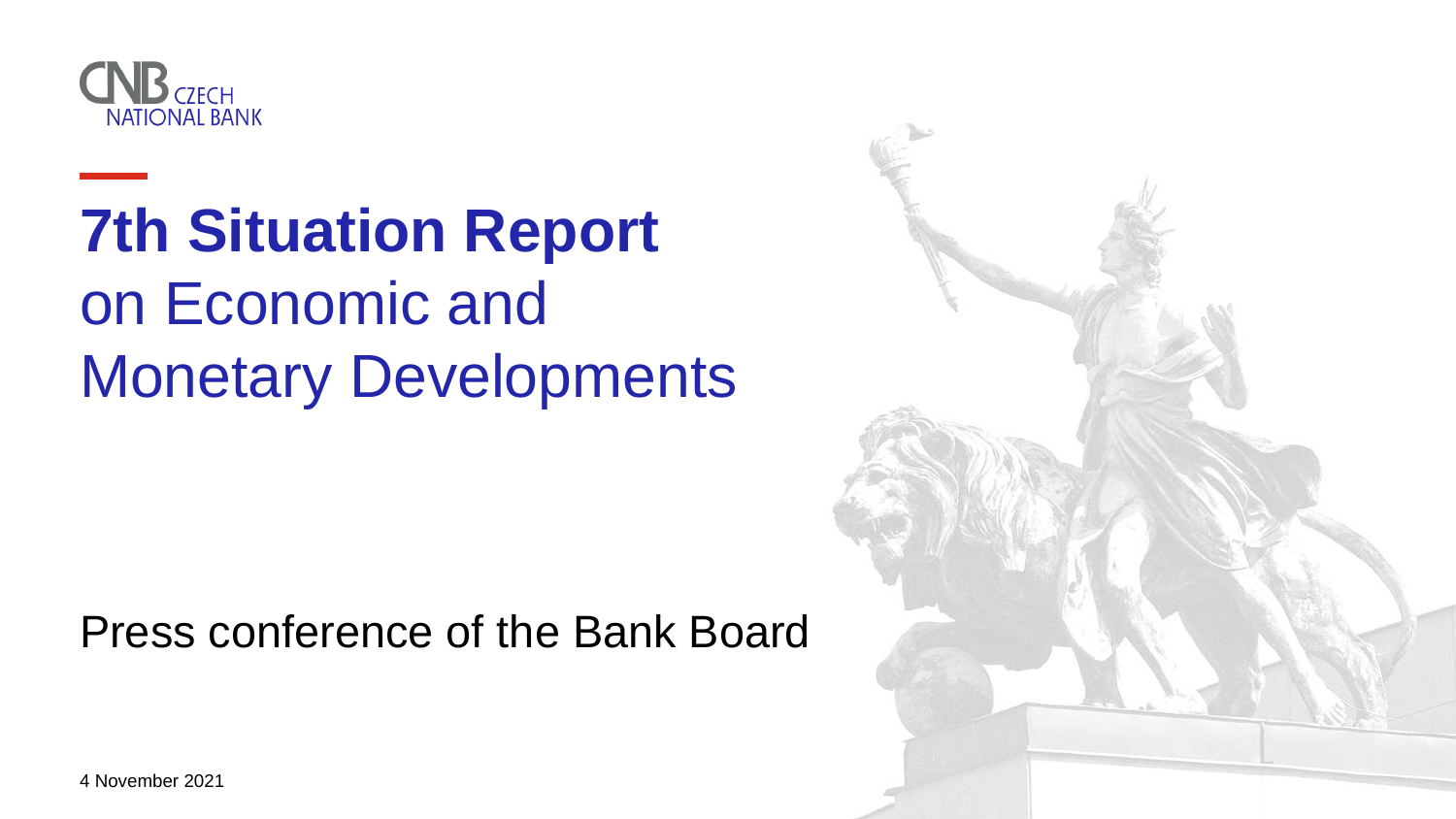

### Monetary policy decision

**At its meeting today, the CNB Bank Board increased the 2W repo rate by 125 basis points to 2.75%.** At the same time, it decided to increase the discount rate to 1.75% and the Lombard rate to 3.75%.

| 2.75%   | 1.75%    | 3.75%   |
|---------|----------|---------|
| 2W repo | discount | Lombard |
| rate    | rate     | rate    |

#### Consistent with the autumn forecast is **a sharp rise in market interest rates at the end of this year and at the**

**start of 2022.**

2 The rise in rates will limit the pass-through of these pressures to prices in the longer term, ensuring **the return of inflation close towards the 2% target of the CNB** at the monetary policy horizon.

This is in response to the current exceptionally strong price pressures in the domestic and foreign economies.



#### **Five members voted in favour of this decision,** two members voted for keeping interest rates unchanged.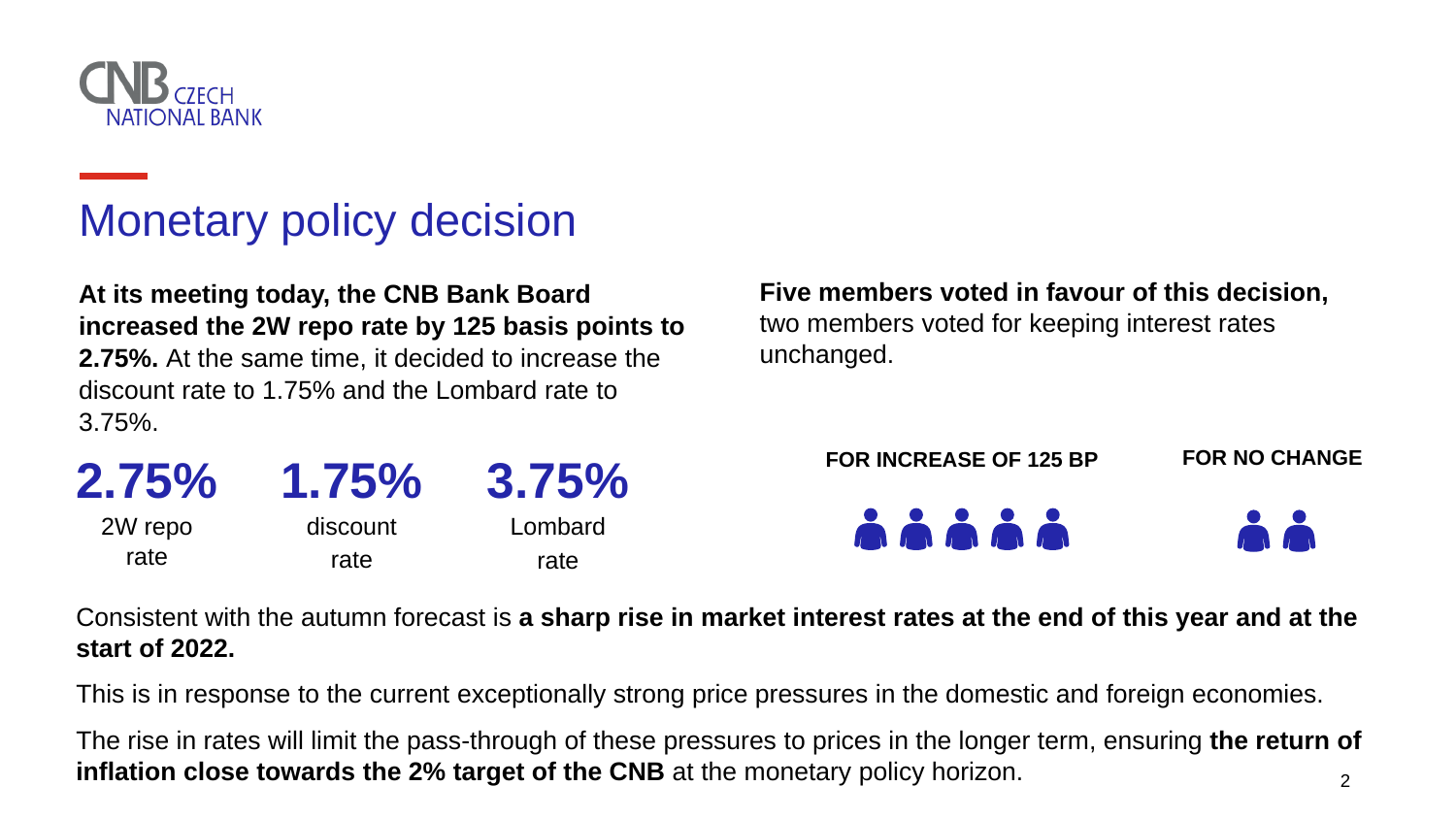

#### External environment: forecast and outlook for the effective euro area



previous forecast

new forecast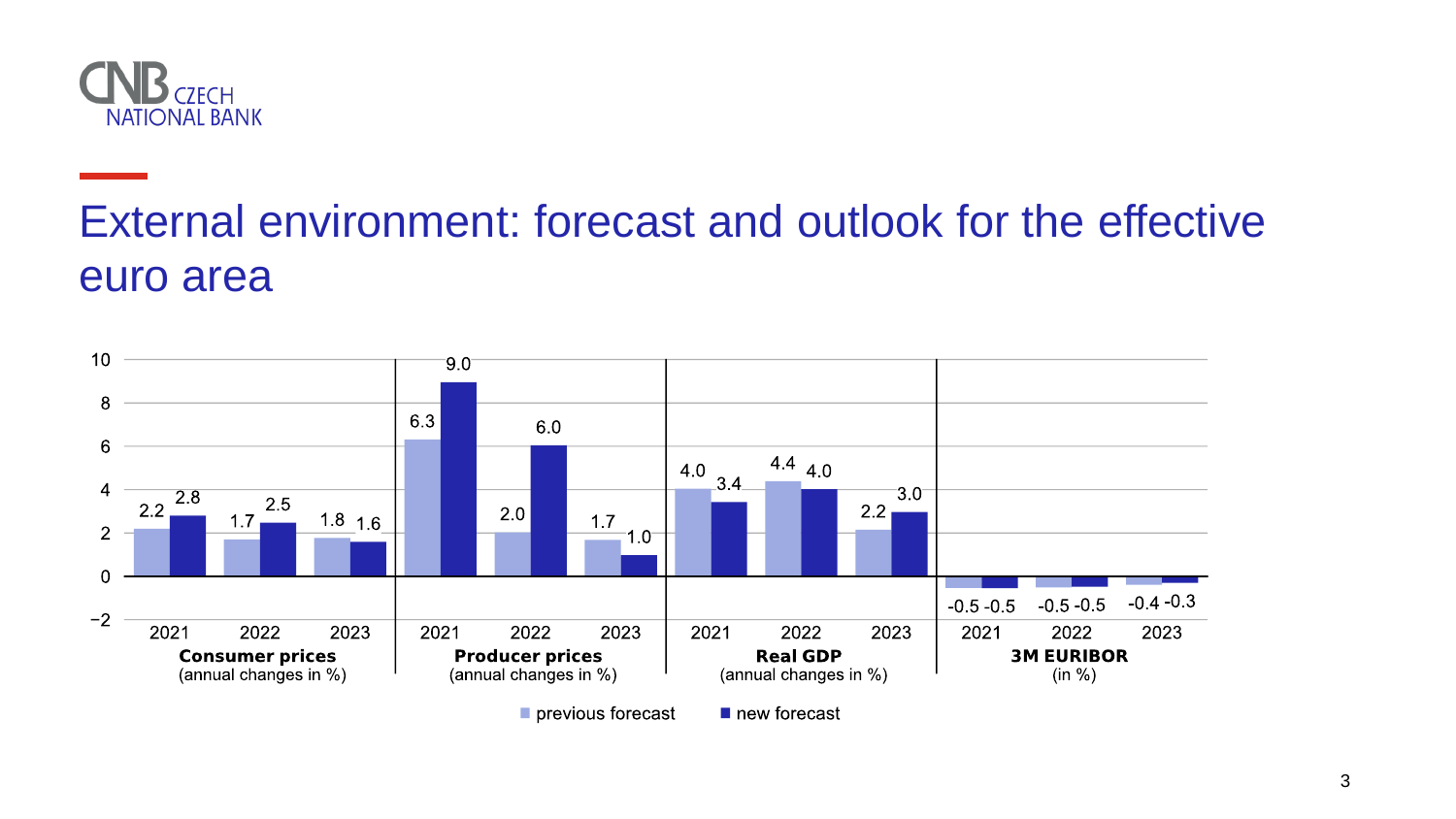

## External environment: oil price and USD/EUR exchange rate



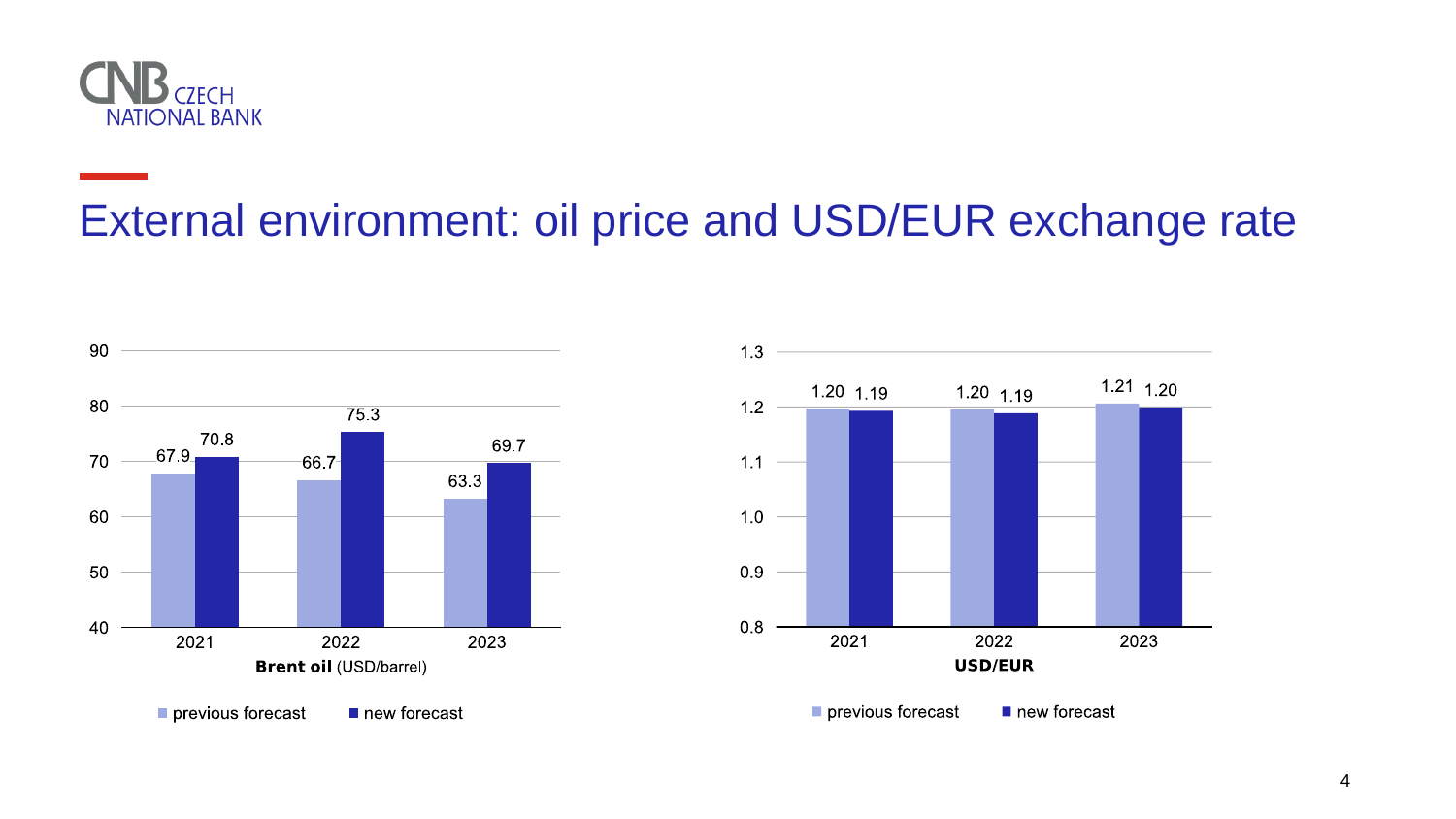

#### Forecast for GDP



The growth of the Czech economy will be fostered by robust household consumption as well as corporate and government investment activity.

Exports will be subdued until mid-2022 due to continued overloading of global production and supply chains.

The Czech economy will expand by around 2% overall this year and gain pace considerably over the next two years.







Note: y-o-y changes in %; contributions in pp; constant prices; seasonally adjusted, confidence interval.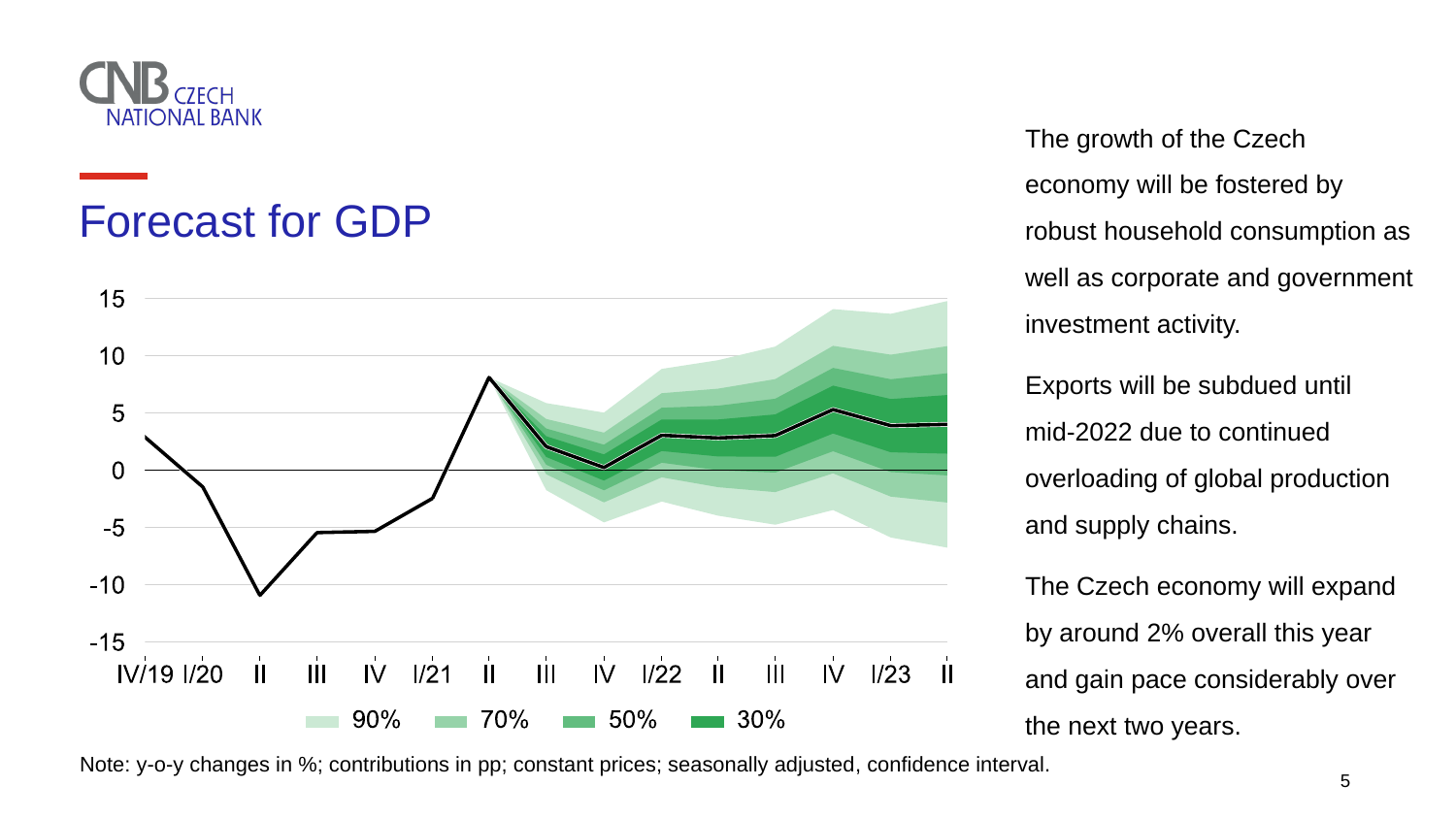

## Forecast for headline inflation<br>
Consumer price inflation will rise



significantly further at the close of this year and approach 7% during the winter.

Inflation will gradually fall in the course of next year, aided by a prior significant tightening of both components of the monetary conditions. It will decline close to 2% over the monetary policy horizon.







Note: y-o-y changes in %, confidence interval.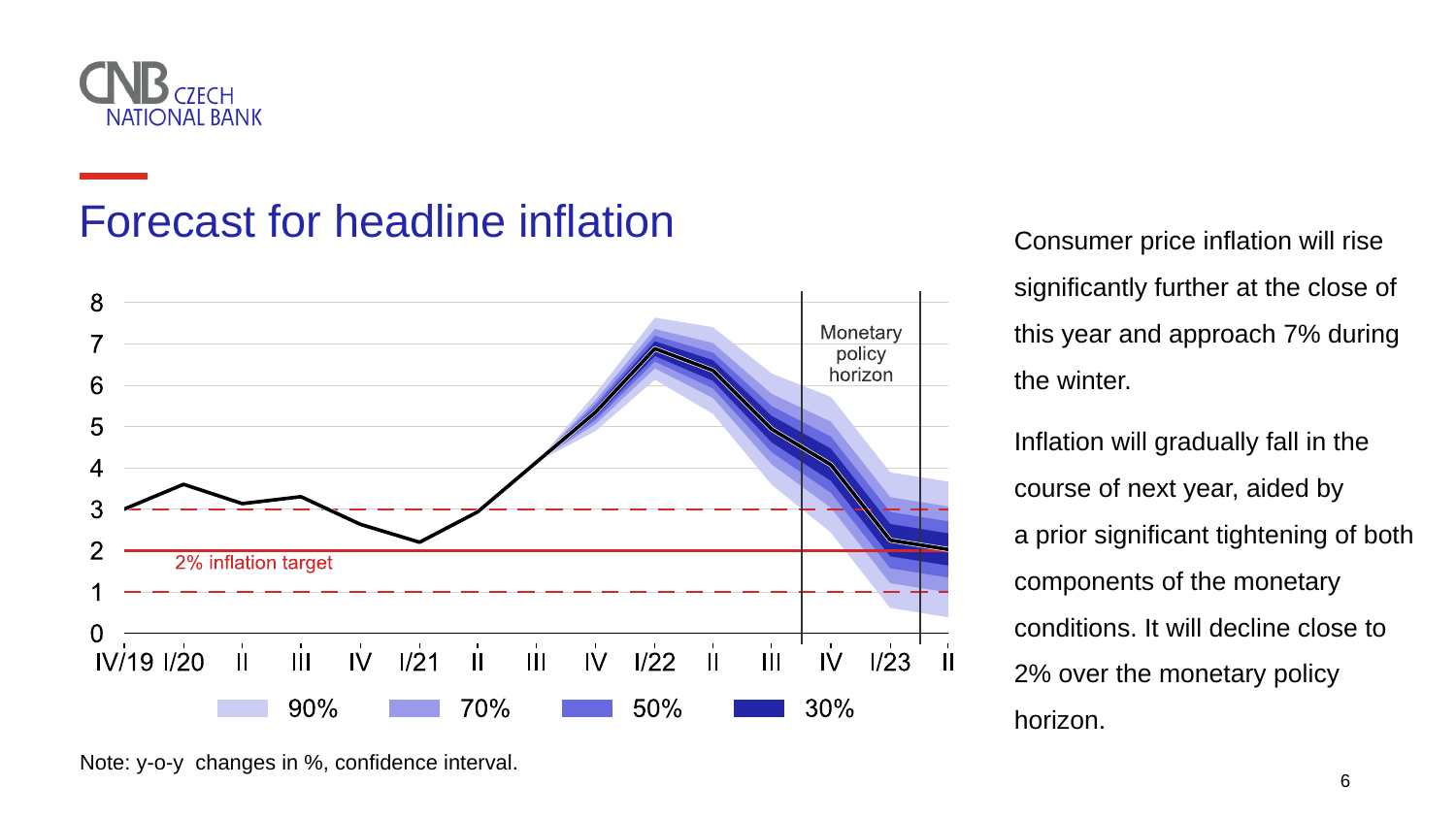

#### Forecast for the exchange rate

The koruna will initially firm markedly in response to the sharp rise in domestic interest rates.

Its appreciation will slow in the course of next year.



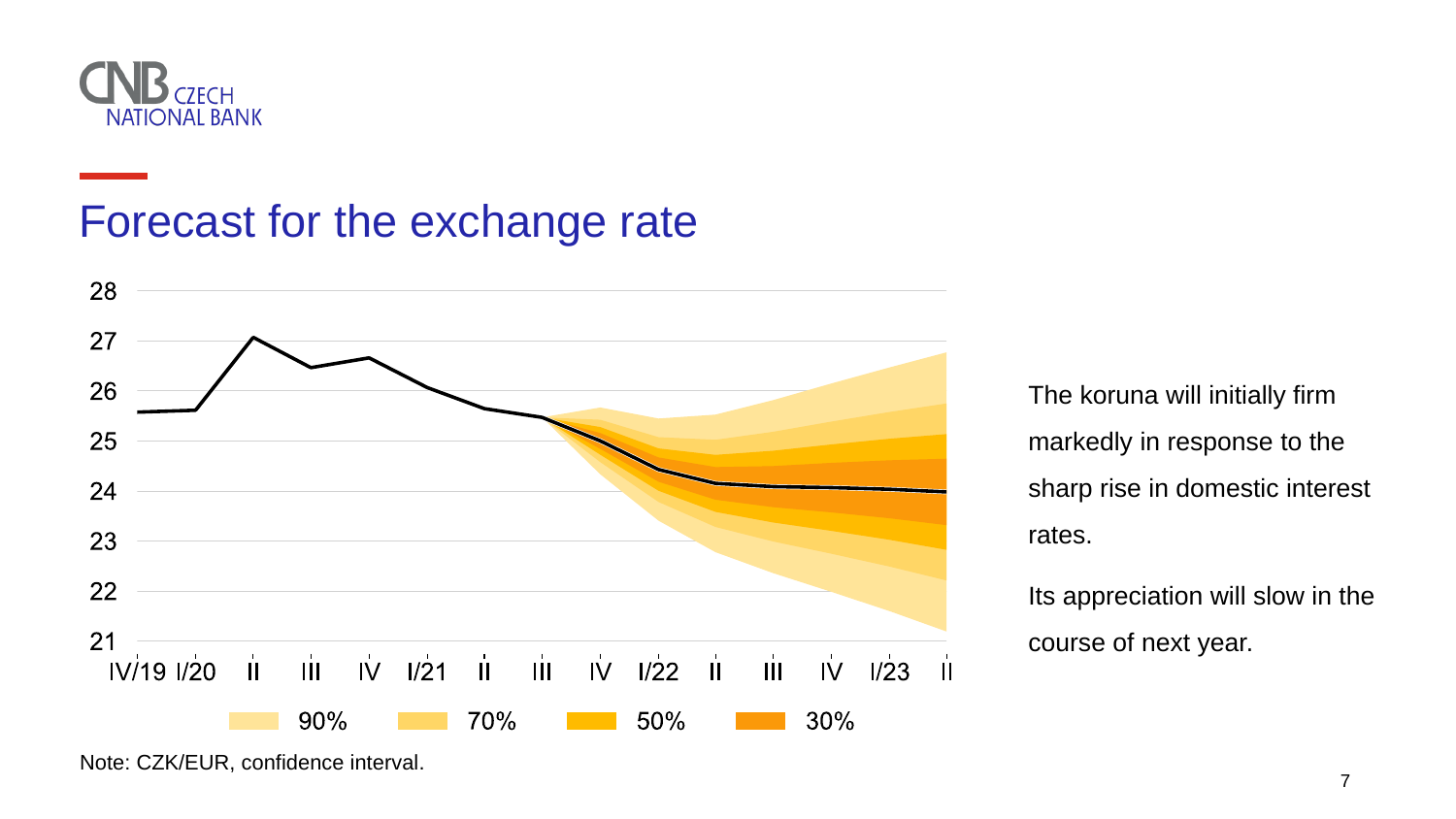

#### Forecast for interest rates

Consistent with the forecast is a sharp rise in market interest rates at the end of this year and at the start of 2022.



$$
\begin{array}{ccc}\n\stackrel{\cdot}{\mathsf{II}} & \stackrel{\cdot}{\mathsf{III}} & \stackrel{\cdot}{\mathsf{IV}} & \stackrel{\cdot}{\mathsf{II}} \\
\hline\n&30\%\n\end{array}
$$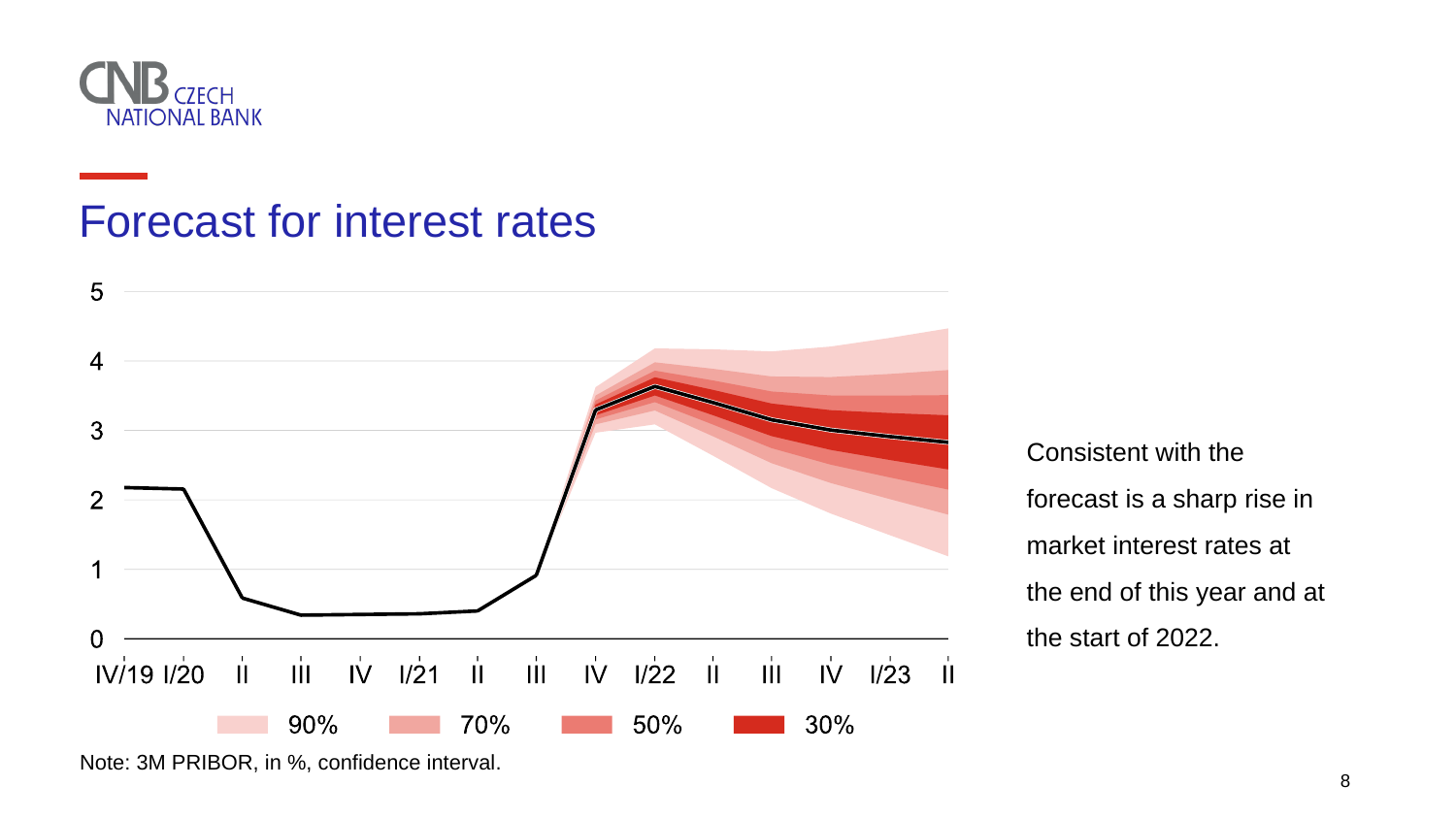

### Comparison with the previous forecast



previous forecast

new forecast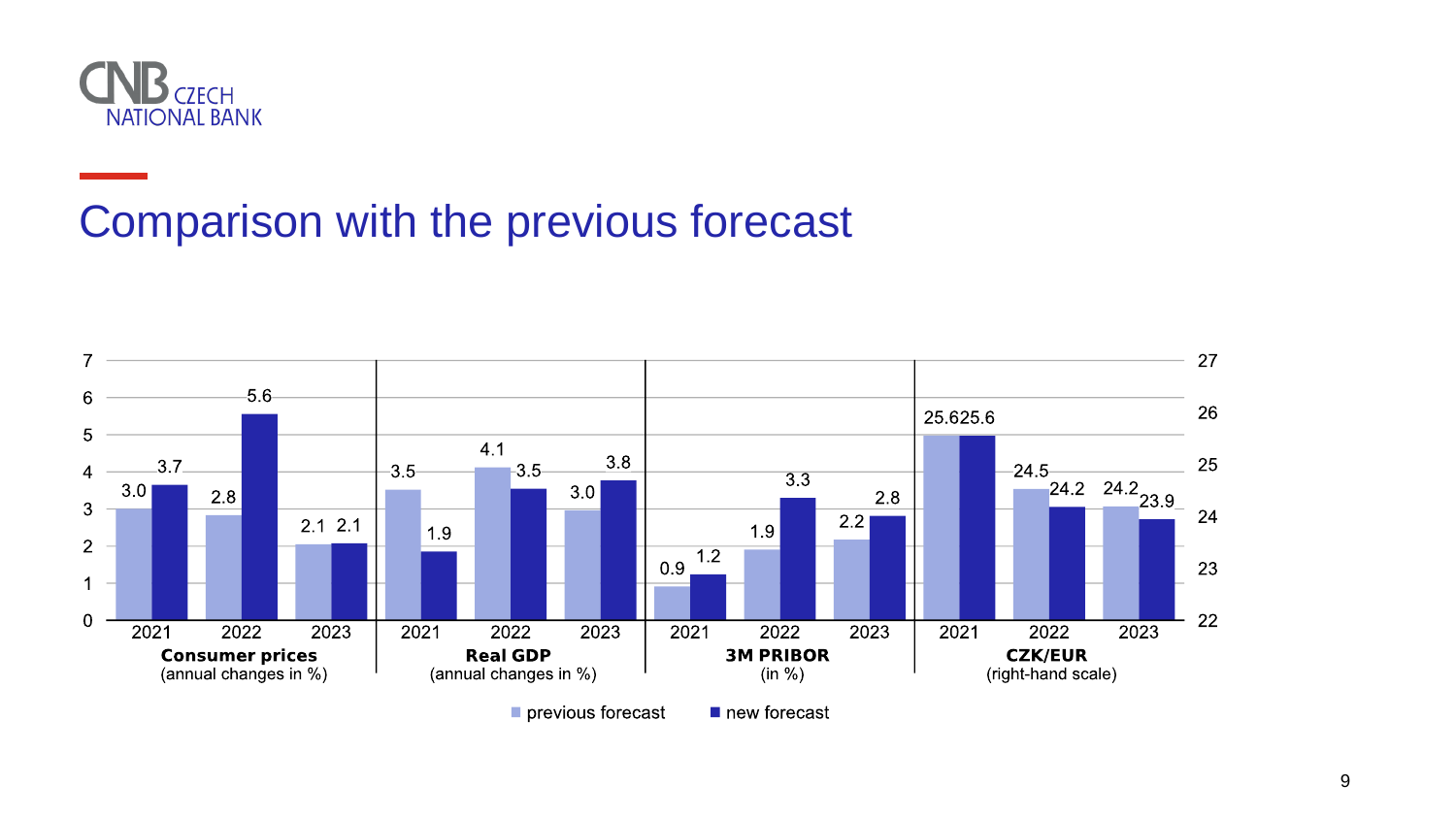![](_page_9_Picture_0.jpeg)

## Risks and uncertainties of the forecast

**The Bank Board assessed the uncertainties and risks to the forecast as being significant**

# **but not calling into question the message of the forecast overall.**

- lengthier disruptions to global production and supply chains
- weaker CZK/EUR exchange rate
- increase in inflation expectations
- sharper increase in energy prices and imputed rent

#### **Inflationary risks:**

#### **Anti-inflationary risk:**

• public budget consolidation by the new government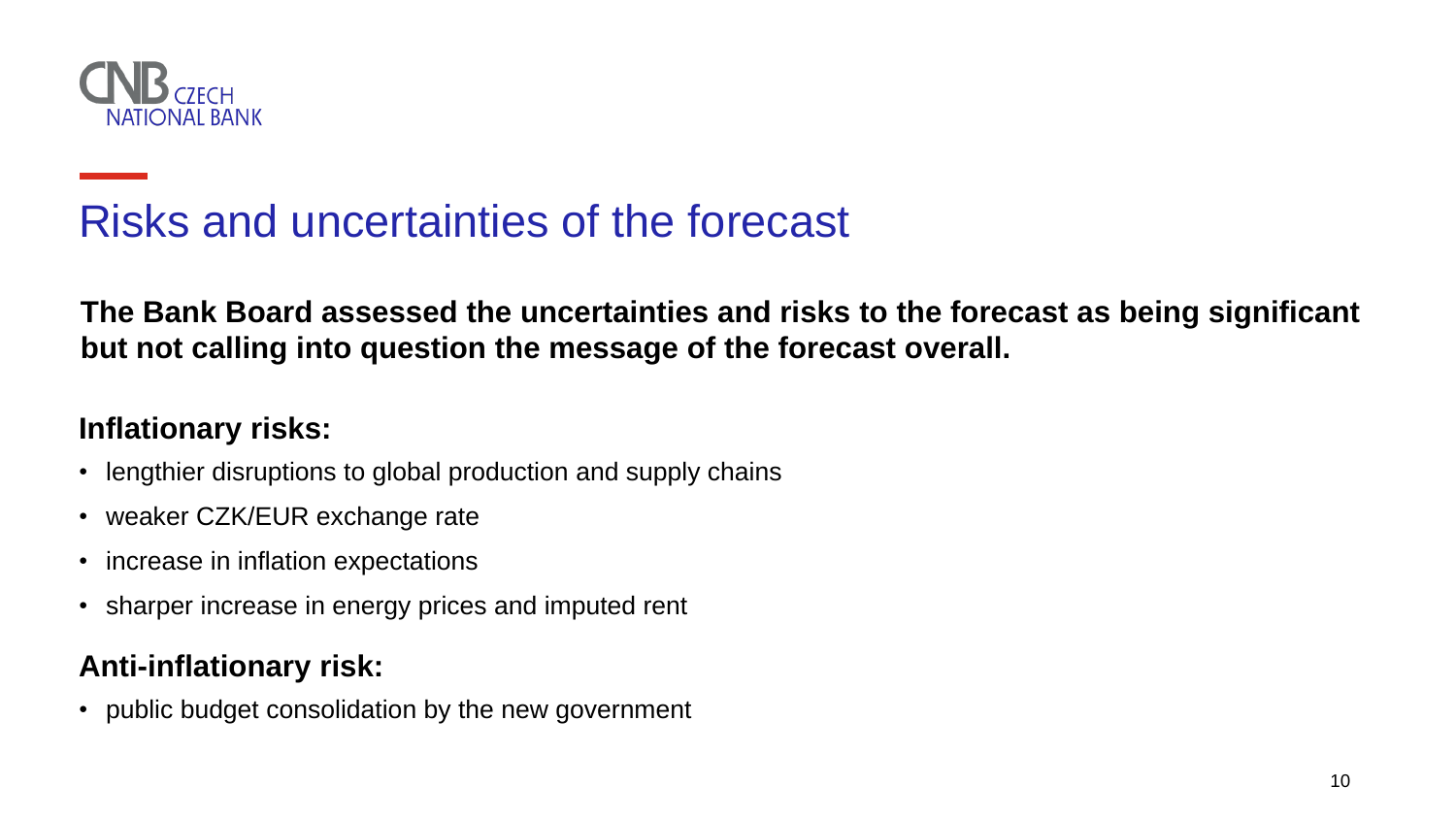![](_page_10_Picture_0.jpeg)

## Summary

In view of the forecast, the Bank Board decided to increase **interest rates** by 1.25 percentage

points.

This forceful interest rate increase aims to

- **return inflation close to the 2% target** at the monetary policy horizon, i.e. 12–18 months ahead
- support the **anchoring of firms' and households' inflation expectations** The Bank Board is ready to **continue increasing interest rates** in line with the autumn forecast.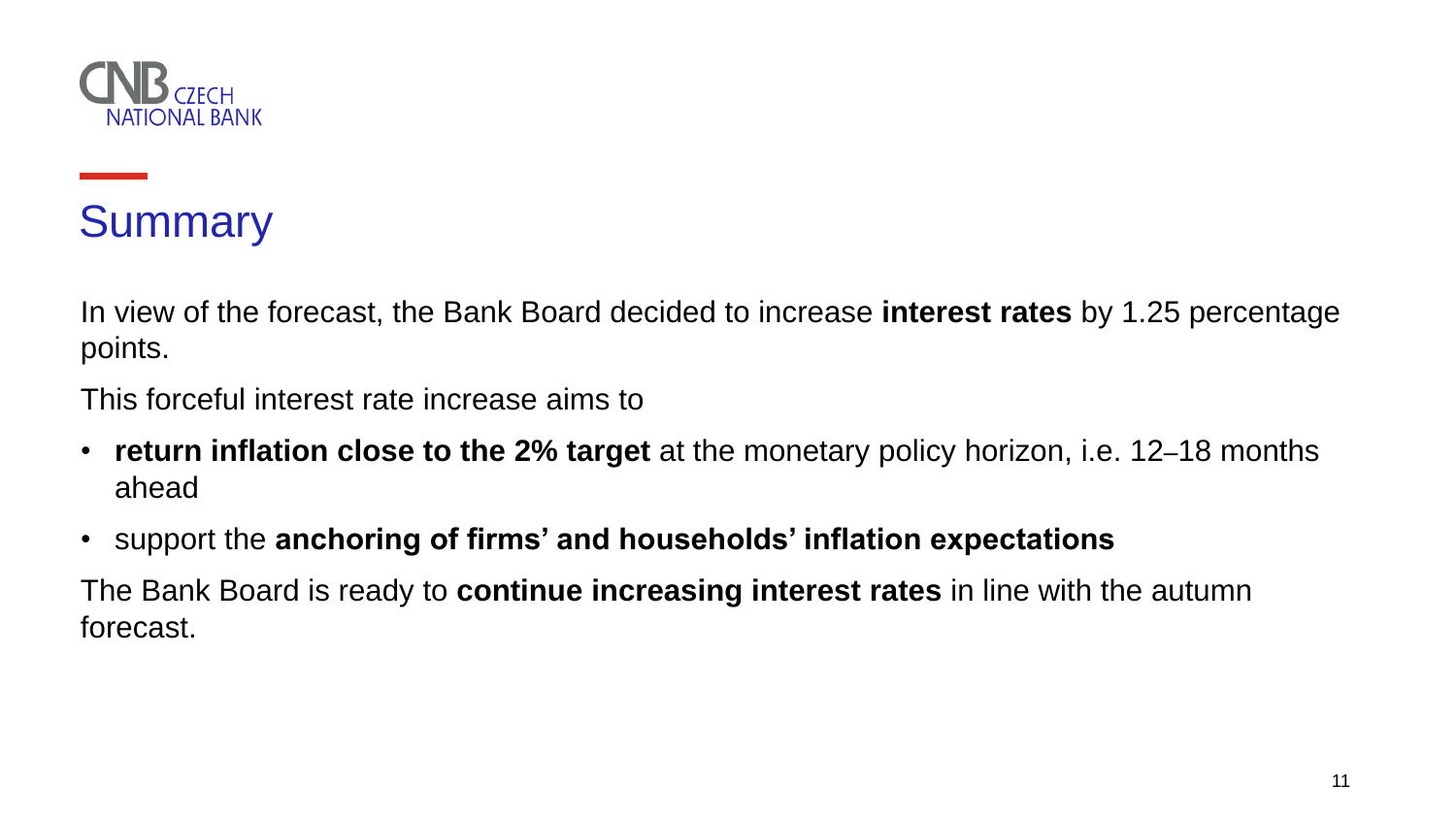![](_page_11_Picture_0.jpeg)

## Thank you for your attention

More information about the forecast can be found at <https://www.cnb.cz/en/monetary-policy/forecast/> and in Monetary Policy Report − Autumn 2021.

The introductory part of the Report (together with the boxes and the table of key macroeconomic indicators) will be published on 5 November 2021.

The whole Report will be published on 12 November 2021.

![](_page_11_Picture_5.jpeg)

![](_page_11_Picture_6.jpeg)